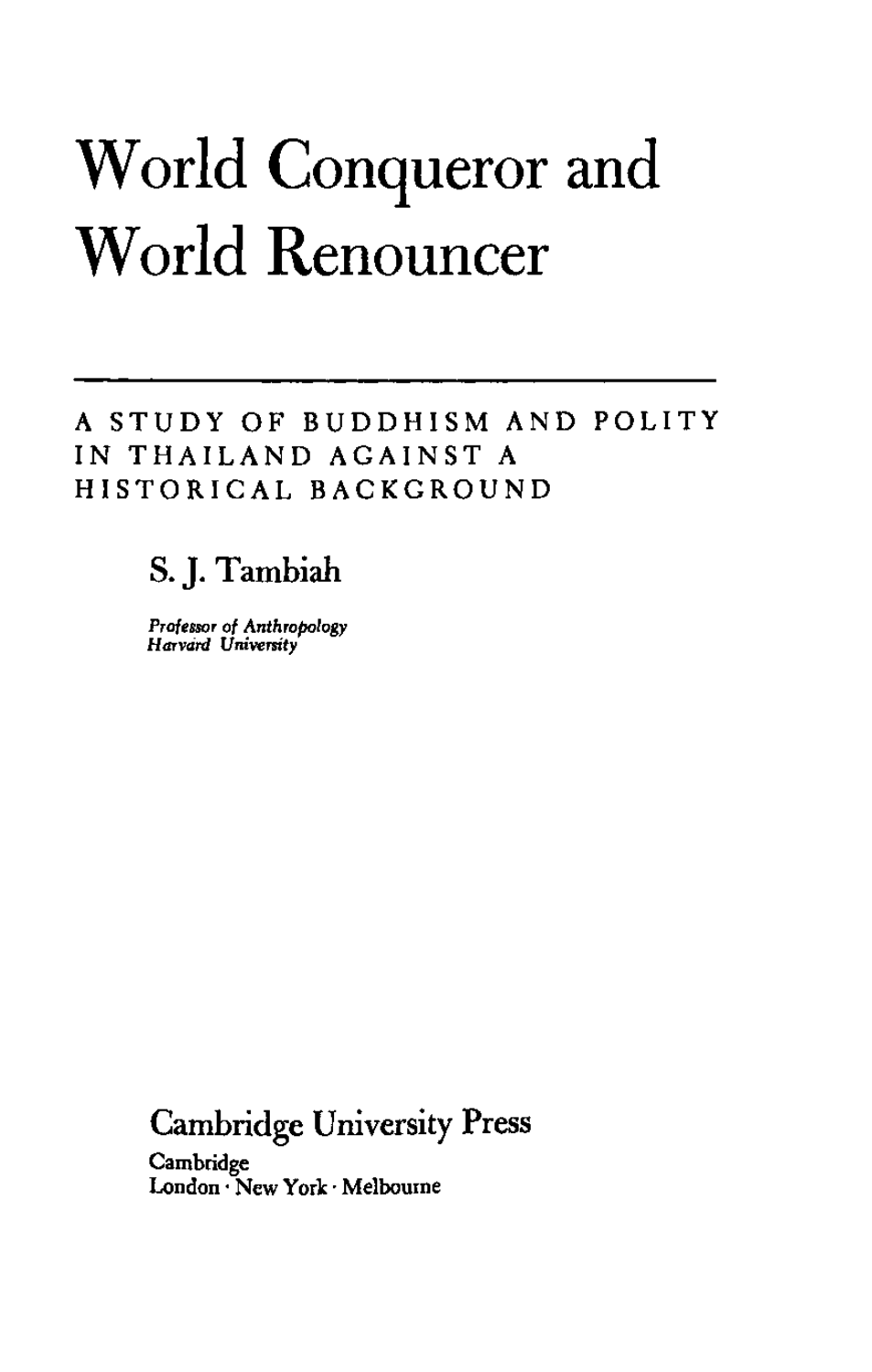## 100025 Contents

|               | Acknowledgments                                             | vii  |  |  |  |
|---------------|-------------------------------------------------------------|------|--|--|--|
| PART ONE      |                                                             |      |  |  |  |
| 1             | Introduction: Reconstructing a Journey                      | 3    |  |  |  |
| 2.            | From Rajadharma (the King's "Whole Duty") to Dharmaraja     |      |  |  |  |
|               | (the "Righteous Ruler")                                     | 9    |  |  |  |
| 3.            | The Brahmanical Theory of Society and Kingship              | 10   |  |  |  |
| 4             | The Early Buddhist Conception of World Process, Dharma,     |      |  |  |  |
|               | and Kingship                                                | 32   |  |  |  |
| 5.            | Asoka Maurya: The Paradigm                                  | 54   |  |  |  |
| 6             | Thai Kingship and Polity in Historical Perspective          | 73   |  |  |  |
|               | The Galactic Polity                                         | 102  |  |  |  |
| $\frac{7}{8}$ | The Kingdom of Ayutthaya: Design and Process                | 132  |  |  |  |
| ۰             | Asokan and Sinhalese Traditions Concerning the Purification |      |  |  |  |
|               | of the Sangha                                               | 159. |  |  |  |
| 10            | The Sangha and the Polity: From Ayutthaya to Bangkok        | 179  |  |  |  |
| 11            | The Nineteenth-Century Achievements of Religion and Sangha  | 200  |  |  |  |
|               | Appendix to Chapter 11: The Symbolization of Monarchy in    |      |  |  |  |
|               | the Nineteenth Century                                      | 225  |  |  |  |
| 12            | The Sangha Acts of 1902, 1941, and 1963                     | 230  |  |  |  |

## **PART TWO**

|    | 13 The Composition and Distribution of Religious Personnel:   |      |
|----|---------------------------------------------------------------|------|
|    | What the Figures Say                                          | 2бς  |
| 14 | Monkhood as an Avenue of Social Mobility                      | 288  |
| 15 | Monastic Careers and Monastic Network                         | 313. |
|    | Appendix to Chapter 15: Monastic Networks in Christian        |      |
|    | Europe and Thailand                                           | 360  |
|    | 16 Patronage of the Sangha and the Legitimation of the Polity | 365  |
| 17 | Reformism and Ideological Transformation Based on Tradition   | 401  |
|    | 18 Missionary Monks (Thammathud) and National Development     | 434  |
|    | Appendix to Chapter 18: The Monks' Universities               | 464  |

V